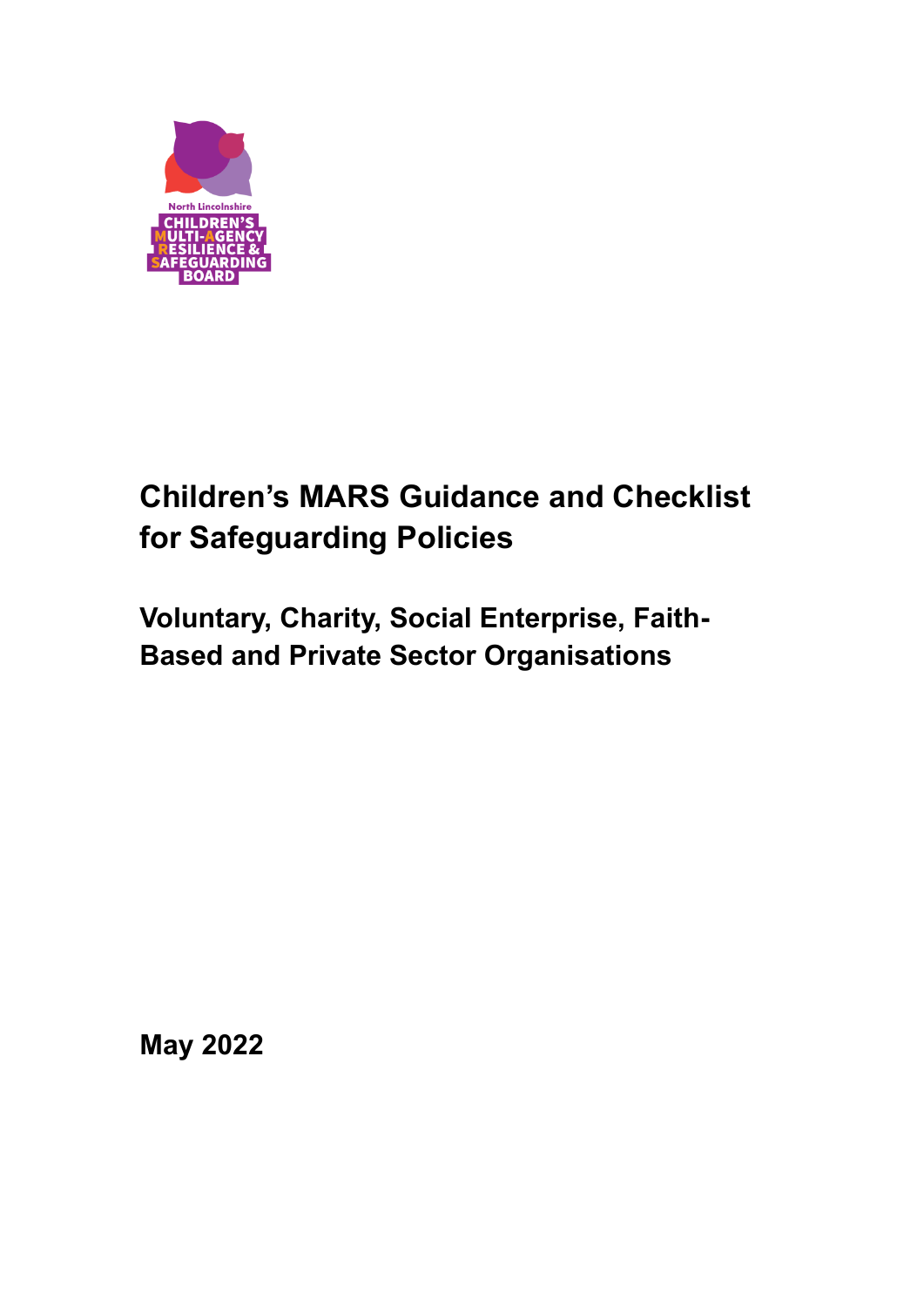#### **Contents**

**[Introduction](#page-2-0)** [Help with preparing a](#page-3-0) safeguarding policy **[Operation of the policy](#page-3-1) [Checklist](#page-3-2)** 

[Appendix 1: Safeguarding policy](#page-5-0) template [Appendix 2: Resources](#page-10-0)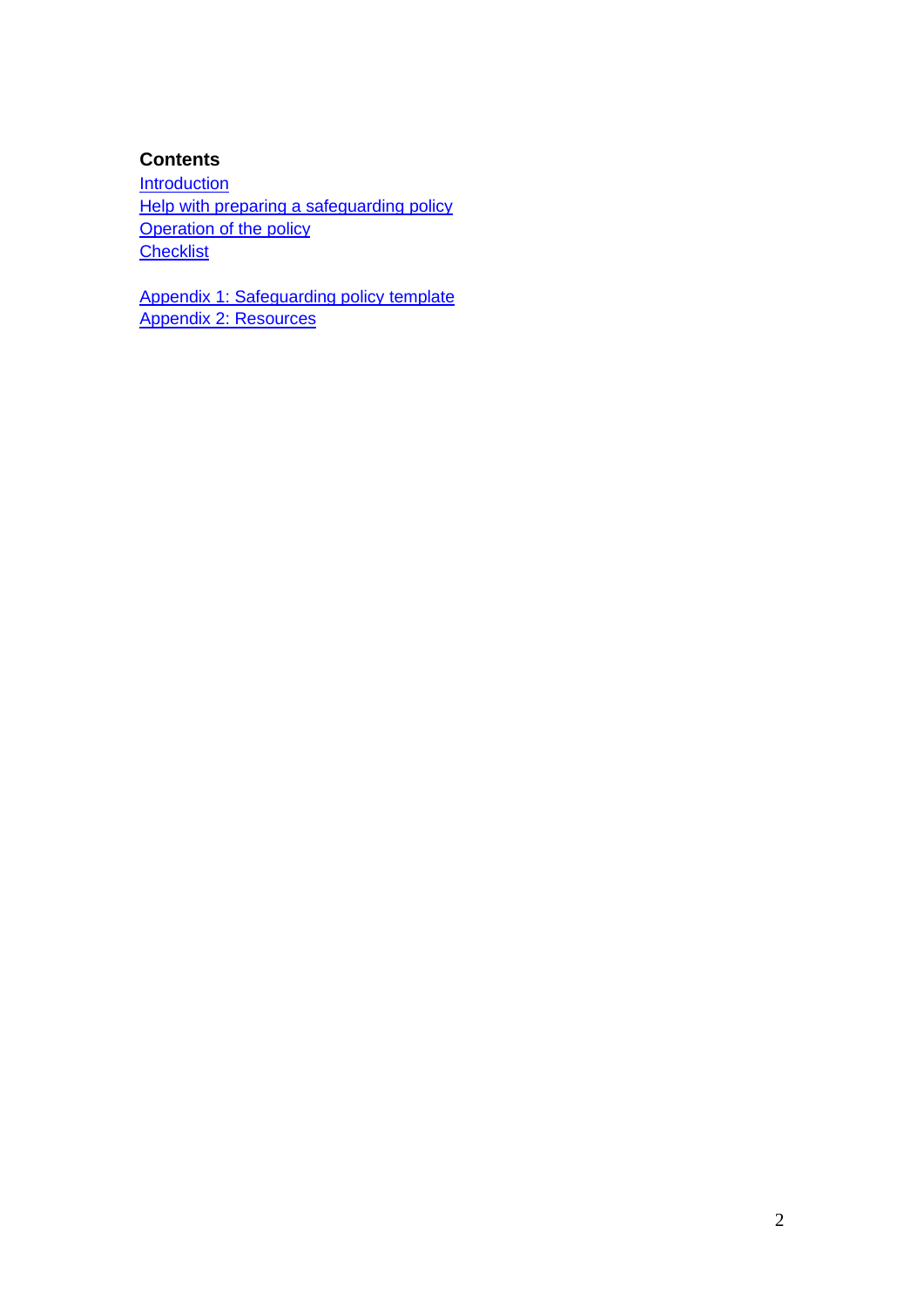## <span id="page-2-0"></span>**Introduction**

Working Together to Safeguard Children 2018 says that…

*Voluntary, charity, social enterprise (VCSE) and private sector organisations and agencies play an important role in safeguarding children through the services they deliver. Some of these will work with particular communities, with different races and faith communities and delivering in health, adult social care, housing, prisons and probation services. They may as part of their work provide a wide range of activities for children and have an important role in safeguarding children and supporting families and communities.* 

*Like other organisations and agencies who work with children, they should have appropriate arrangements in place to safeguard and protect children from harm. Many of these organisations and agencies as well as many schools, children's centres, early years and childcare organisations, will be subject to charity law and regulated either by the Charity Commission and/ or other "principal" regulators. Charity trustees are responsible for ensuring that those benefiting from, or working with, their charity, are not harmed in any way through contact with it. The Charity Commission for England and Wales provides guidance on charity compliance which should be followed. Further information on the Charity Commission's role in safeguarding can be found on: the Charity Commission's page on Gov.uk.* 

*Some of these organisations and agencies are large national charities whilst others will have a much smaller local reach. Some will be delivering statutory services and may be run by volunteers, such as library services. This important group of organisations includes youth services not delivered by local authorities or district councils.* 

*All practitioners working in these organisations and agencies who are working with children and their families are subject to the same safeguarding responsibilities, whether paid or a volunteer.* 

*Every VCSE, faith-based organisation and private sector organisation or agency should have policies in place to safeguard and protect children from harm. These should be followed and systems should be in place to ensure compliance in this. Individual practitioners, whether paid or volunteer, should be aware of their responsibilities for safeguarding and protecting children from harm, how they should respond to child protection concerns and how to make a referral to local authority children's social care or the police if necessary.*

Certain VCSE organisations are named as 'relevent agencies' within the Children's MARS arrangements. However, all VCSE, faith-based organisations and private sector organisations who provide activities for children and/or support families have a responsibility for safeguarding and promoting the welfare of children and working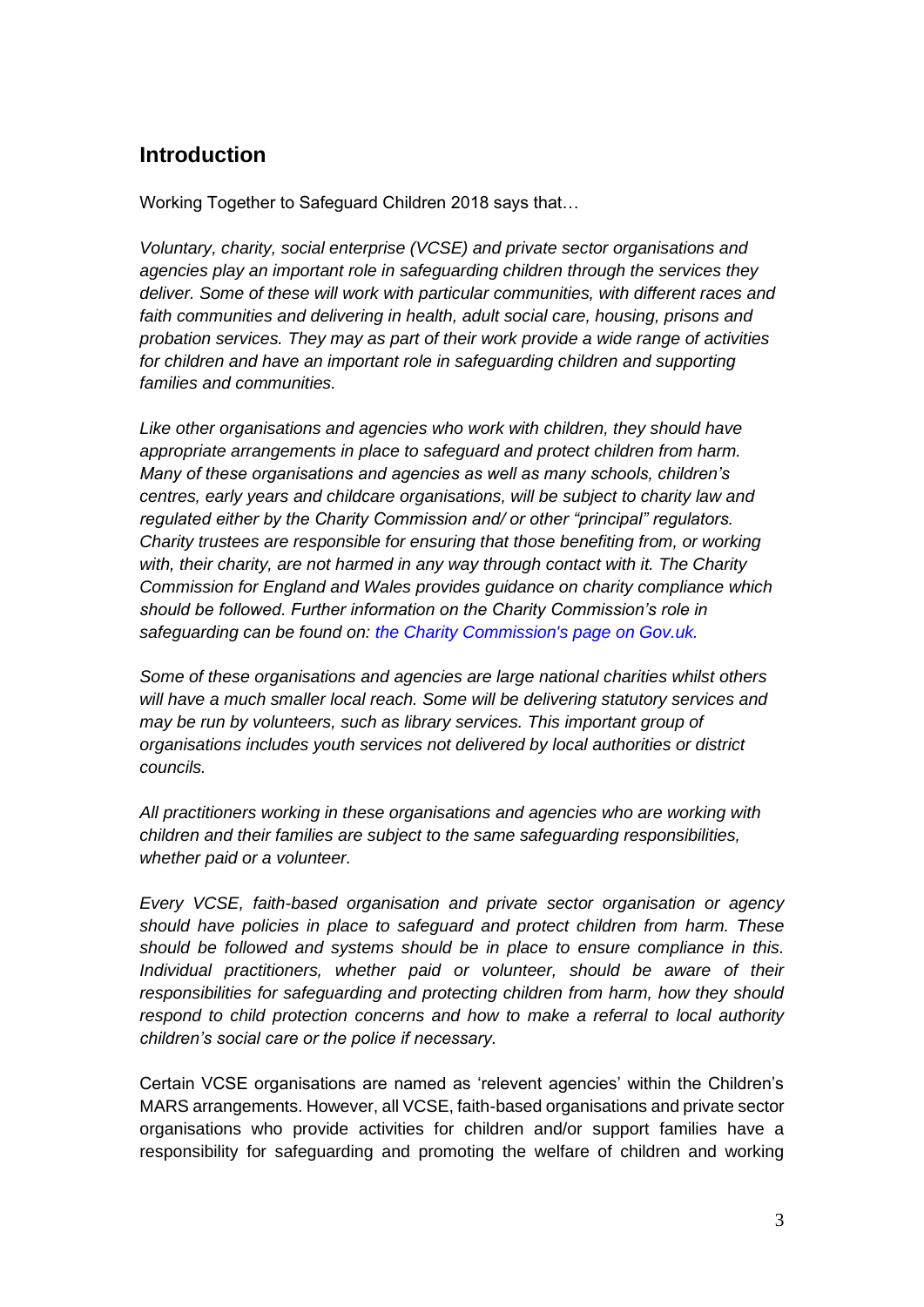within the Children's MARS local arrangements. The Children's MARS local arrangements and appendices can be found on the Children's MARS website.

Each organisation should have a safeguarding policy that reflects the activities of the organisation and the individuals involved. It is therefore important that each organisation designs its own policy.

The Children's MARS Board would recommend that you include all the elements in the guidance which are relevant to your organisation. There may be additional aspects which you need to add owing to the nature of your organisation. The checklist and draft policy that are outlined below are designed for guidance only.

## <span id="page-3-0"></span>**Help with preparing a safeguarding policy**

The Children's MARS Board would recommend accessing support for developing your policy, for example information is available from the [NSPCC website.](http://www.nspcc.org.uk/inform) There are numerous links to other sources of guidance throughout this document and listed within appendix 2.

If you are part of a national organisation, you should make contact them in the first instance as there may already be a procedure in place. Alternatively, they may be able to offer advice specific to your organisation.

## <span id="page-3-1"></span>**Operation of the policy**

A safeguarding policy must be agreed by the entire organisation. It must be known and accessible to everyone. Parents and young people should be consulted. Ideally, everyone in your organisation will be involved in the creation of the policy. To be effective it must give clear instructions on what action is to be taken, when and by whom. It must be supported by adequate supervision and training. The Children's MARS Board would recommend that your organisation appoint a safeguarding officer or designated senior lead.

A safeguarding policy should help prevent abuse and neglect but also help and protect children.

### <span id="page-3-2"></span>**Checklist**

The safeguarding policy should be a statement of intent that demonstrates commitment to safeguarding children involved with the organisation.

It should:

- be written in a clear and easily understandable way
- publicised, promoted and distributed to the relevant audience
- recognise the needs of children from Black, Asian and Minority Ethnic (BAME) groups and disabled children and the barriers they may face, especially around communication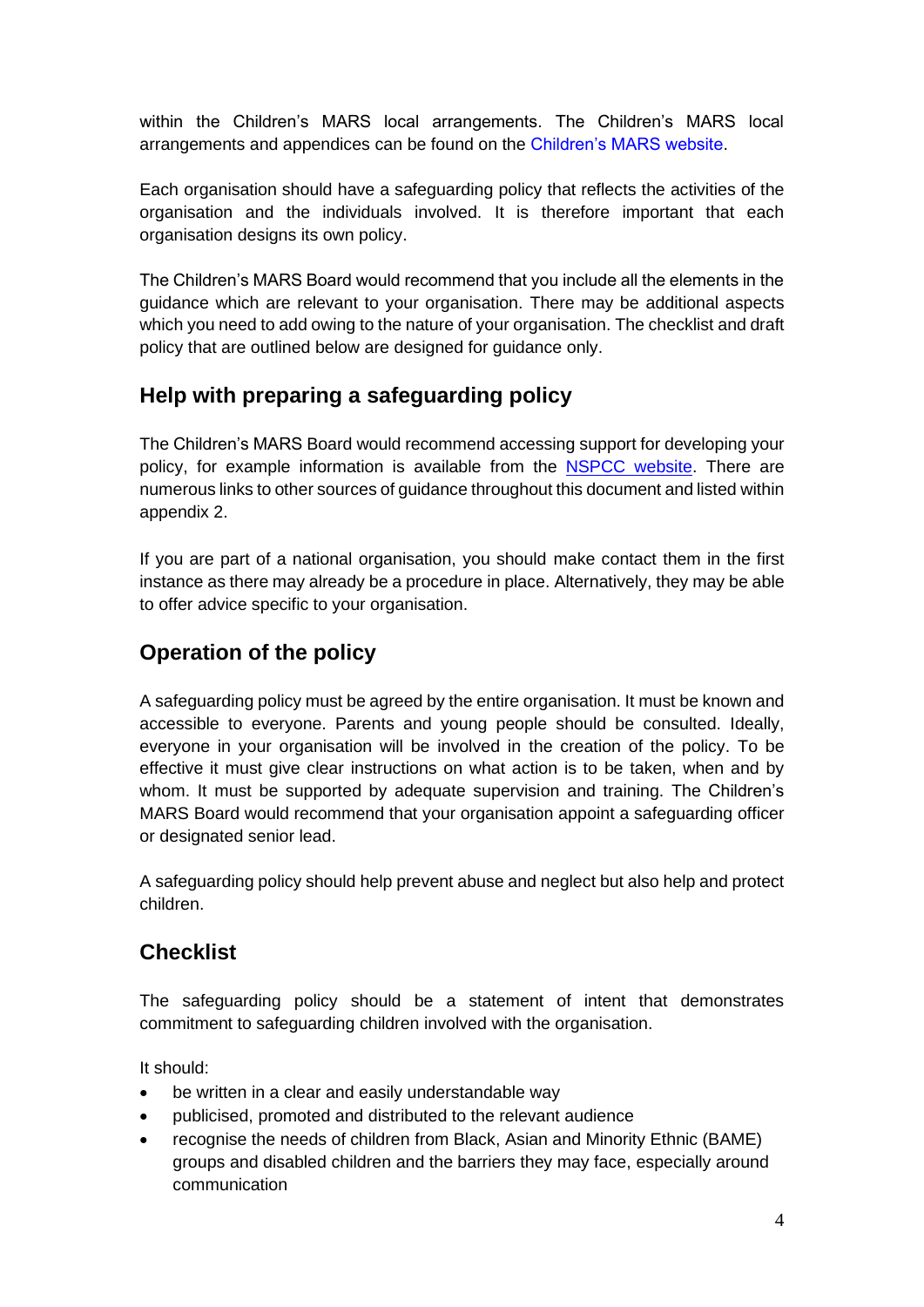- recognise the needs of children and families with protected characteristics such as LGBTQ+, religious and/or spiritual and those with more complex needs
- approved and endorsed by the relevant management body
- be mandatory for staff and volunteers
- be kept under review

The policy should include:

- the name and address of the organisation
- the date the policy was agreed and the next review date
- the values of the organisation
- policy statement
- definitions of abuse and neglect, including child sexual exploitation, child criminal exploitation, domestic abuse and controlling and coercive behaviour
- what you should do if you suspect abuse and neglect, including child sexual exploitation, child criminal exploitation, domestic abuse and controlling and coercive behaviour
- recording
- maintenance and security of records
- e-safeguarding and acceptable use policy for electronic equipment
- whistleblowing procedure
- contact information

The Children's MARS Board would recommend that a safeguarding officer or designated senior lead should be identified with a clearly defined role in relation to safeguarding and who is responsible for the implementation of the safeguarding policy. They should have appropriate training in relation to safeguarding and child protection. They should be identified as a person who members of your organisation can talk to about safeguarding.

A safeguarding awareness e-workbook is available on the Children's MARS website. This can be accessed by any member of the organisation and will provide a basic awareness of safeguarding children. Other workbooks are also available on the Children's MARS website. Further training activity is available through the Children's MARS Board. The latest training programme can be viewed on the Children's MARS [website.](http://www.northlincscmars.co.uk/training/)

It is recommended that your organisation has a complaints process for dealing with complaints.

To safeguard children, the Children's MARS Board advises that your organisation has policies or procedures for recruiting staff or volunteers who have contact with children and for assessing their suitability to work with children. The Children's MARS Standards for Safer Recruitment policy and procedures is available on the [Children's](https://www.northlincscmars.co.uk/policies-procedures-and-guidance/)  [MARS website.](https://www.northlincscmars.co.uk/policies-procedures-and-guidance/)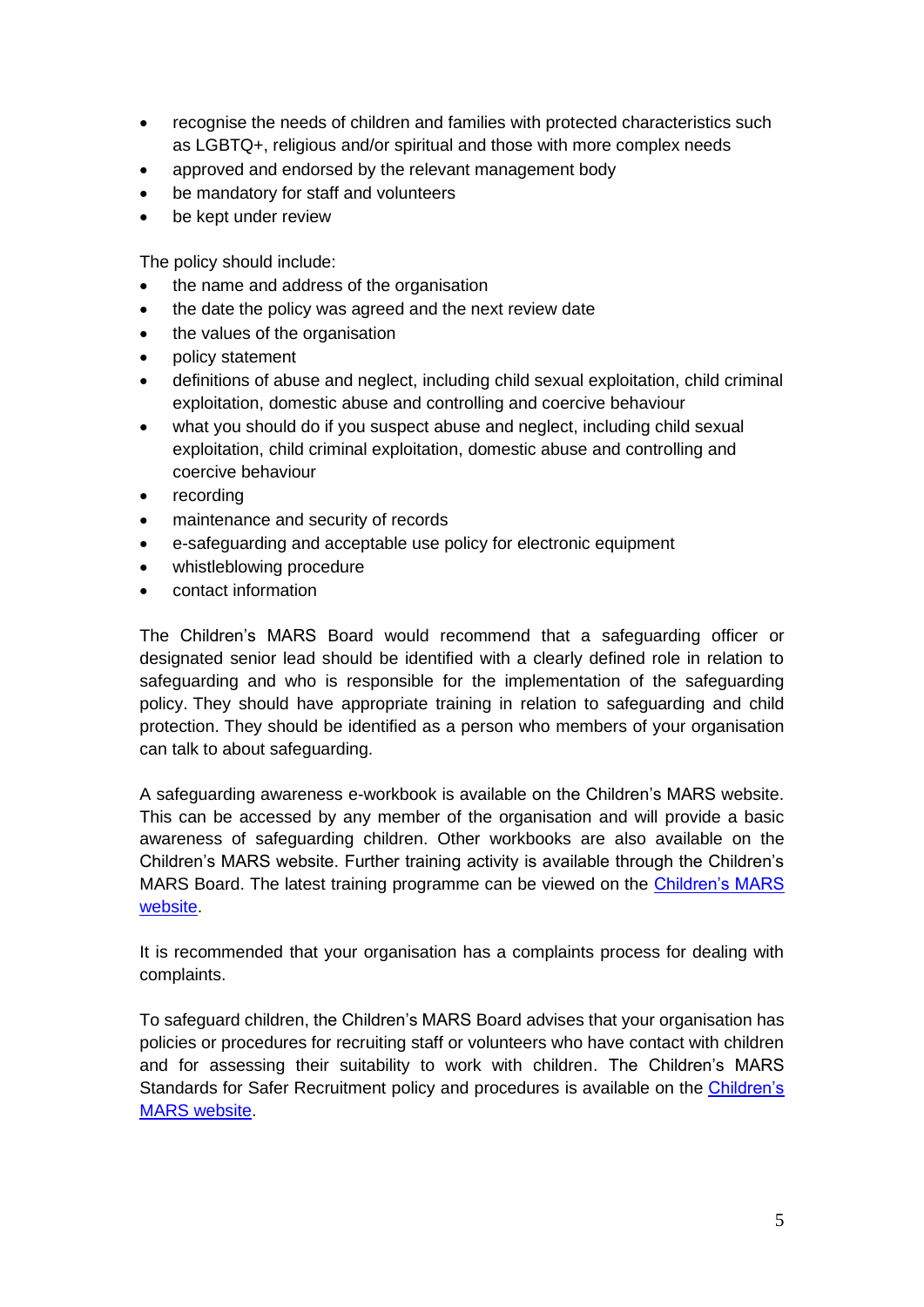It is recommended that your organisation has a code of conduct, or your organisation can use or refer to the Children's MARS Guidance on [Code of Conduct for Employers,](https://www.northlincscmars.co.uk/policies-procedures-and-guidance/)  [Staff and Volunteers working with Children and Young People.](https://www.northlincscmars.co.uk/policies-procedures-and-guidance/)

## <span id="page-5-0"></span>**Appendix 1: Safeguarding policy Template**

Name of Organisation: Address: Date Policy Agreed: Date of Next Review:

#### **Policy Statement on Safeguarding Children**

The values held by this organisation are [*Add values*]. [*This organisation*] recognises that all children have a right to protection from abuse. [*Name of organisation*] takes seriously its responsibility to protect and safeguard the welfare of children and young people.

We will:

- respond swiftly and appropriately to all suspicions or allegations of abuse and neglect, including child sexual exploitation, child criminal exploitation, domestic abuse and controlling and coercive behaviour
- provide parents and children with the opportunity to voice their concerns
- have a system for dealing with concerns about possible abuse and neglect

#### **The Policy**

[*Name of organisation*] recognises that many children and young people today are the victims of physical, emotional, sexual abuse and/or neglect. They may also be victims of child exploitation, domestic abuse including coercive control and other types of abuse such as Honour Based Abuse, Forced Marriage and/or Female Genital Mutilation. Accordingly [*name of organisation*] has adopted the following policy guidelines. The policy sets out agreed guidelines for responding to allegations of abuse/neglect, including those made against staff and volunteers. These guidelines have been prepared in accordance with North Lincolnshire Children's MARS policies and procedures that can be found on the [Children's MARS website.](http://www.northlincscmars.co.uk/policies-procedures-and-guidance/) They will be kept under review and be supported by appropriate training.

The policy applies to all [*staff and volunteers (delete if not applicable)*] who act on behalf of the [*name of organisation*] and who work with children. Every individual has a responsibility to inform the designated person in respect of safeguarding or their deputy of concerns relating to safeguarding children. The designated person should decide if the concerns should be communicated to North Lincolnshire Children's Services or the police. However all [*staff and volunteers (delete if not applicable)*] can contact North Lincolnshire Children's Services directly if necessary.

#### **Definitions of Abuse**

The following definitions of abuse are as written in [Working Together to Safeguard](https://www.gov.uk/government/publications/working-together-to-safeguard-children--2)  [Children 2018.](https://www.gov.uk/government/publications/working-together-to-safeguard-children--2)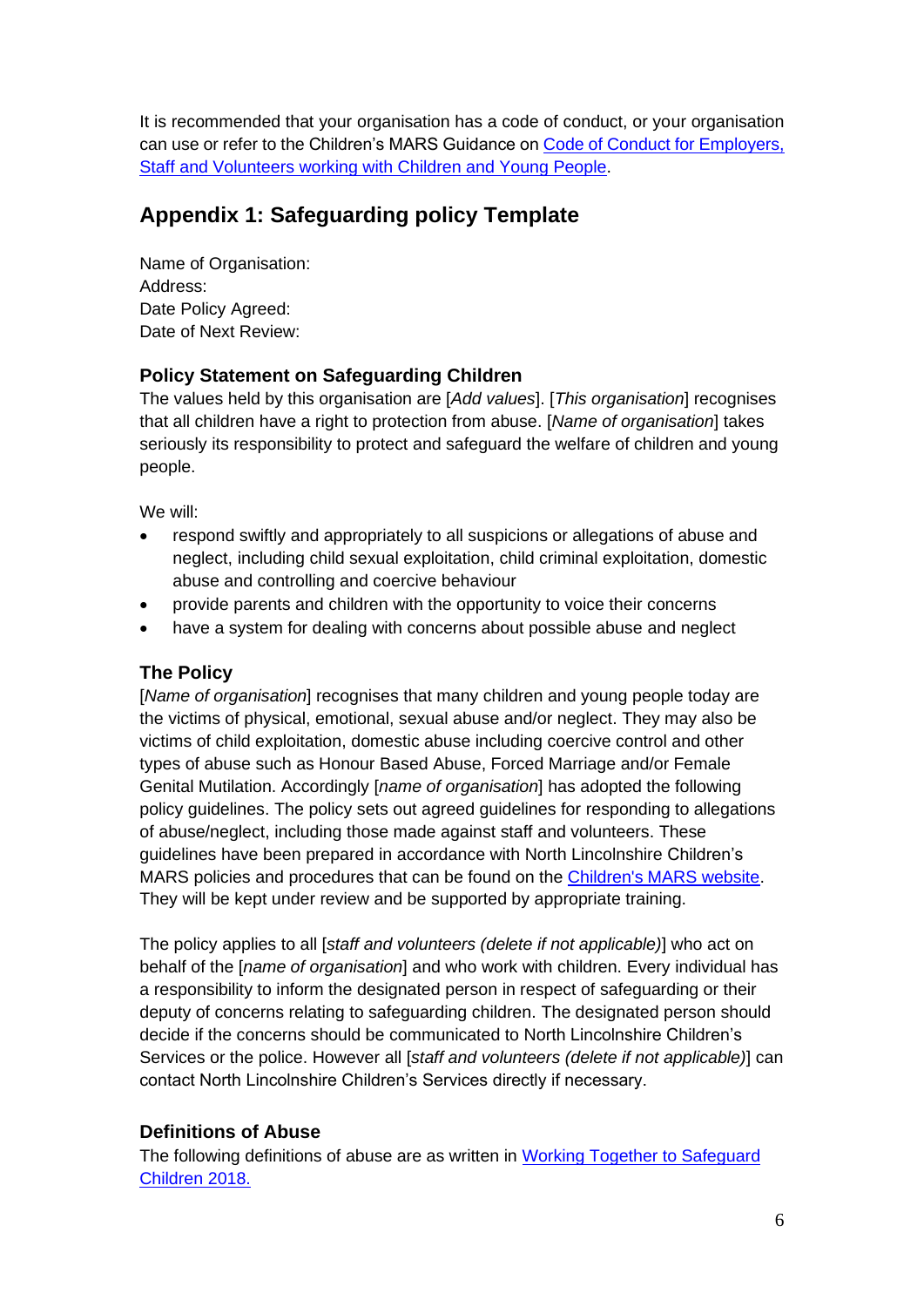A concern should be raised if any of the following circumstances have or are happening to a child:

- Physical abuse
- Emotional abuse
- Sexual abuse
- Child Sexual Exploitation
- Child Criminal Exploitation
- Neglect
- Domestic Abuse including controlling or coercive behaviour

#### **Physical Abuse**

A form of abuse which may involve hitting, shaking, throwing, poisoning, burning or scalding, drowning, suffocation or otherwise causing physical harm to a child. Physical harm may also be caused when a parent or carer fabricates the symptoms of, or deliberately induces, illness in a child.

#### **Emotional Abuse**

The persistent emotional maltreatment of a child such as to cause severe and persistent adverse effects on the child's emotional development. It may involve conveying to a child that they are worthless or unloved, inadequate, or valued only insofar as they meet the needs of another person. It may include not giving the child opportunities to express their views, deliberately silencing them or 'making fun' of what they say or how they communicate. It may feature age or developmentally inappropriate expectations being imposed on children. These may include interactions that are beyond a child's developmental capability, as well as overprotection and limitation of exploration and learning, or preventing the child participating in normal social interaction. It may involve seeing or hearing the ill-treatment of another. It may involve serious bullying (including cyber bullying), causing children frequently to feel frightened or in danger, or the exploration or corruption of children. Some level of emotional abuse is involved in all types of maltreatment of a child, though it may occur alone.

#### **Sexual Abuse**

Involves forcing or enticing a child or young person to take part in sexual activities, not necessarily involving a high level of violence, whether or not the child is aware of what is happening. The activities may involve physical contact, including assault by penetration (for example, rape or oral sex) or non-penetrative acts such as masturbation, kissing, rubbing and touching outside of clothing. They may also include non-contact activities, such as involving children in looking at, or in the production of, sexual images, watching sexual activities, encouraging children to behave in sexually inappropriate ways, or grooming a child in preparation for abuse (including via the internet). Sexual abuse is not solely perpetrated by adult males. Women can also commit acts of sexual abuse, as can other children.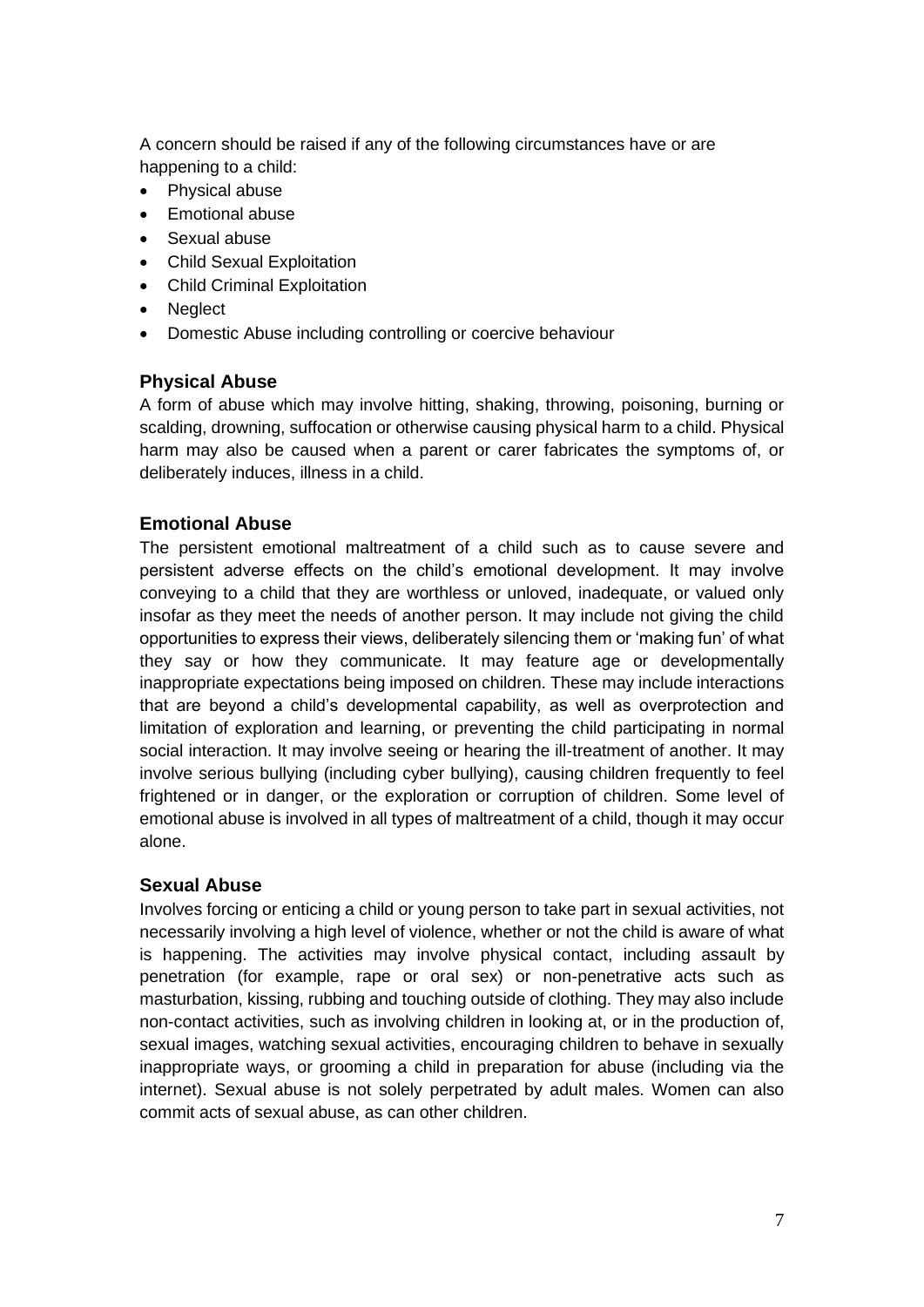#### **Child Sexual Exploitation**

Child sexual exploitation is a form of child sexual abuse. It occurs where an individual or group takes advantage of an imbalance of power to coerce, manipulate or deceive a child or young person under the age of 18 into sexual activity (a) in exchange for something the victims needs or wants, and/or (b) for the financial advantage or increased status of the perpetrator or facilitator. The victim may have been sexually exploited even if the sexual activity appears consensual. Child sexual exploitation does not always involve physical contact; it can also occur through the use of technology.

#### **Child Criminal Exploitation**

As set out in the Serious Violence Strategy, published by the Home Office, where an individual or group takes advantage of an imbalance of power to coerce, control, manipulate or deceive a child or young person under the age of 18 into any criminal activity (a) in exchange for something the victim needs or wants, and/or (b) for the financial or other advantage of the perpetrator or facilitator and/or (c) through violence or the threat of violence. The victim may have been criminally exploited even if the activity appears consensual. Child criminal exploitation does not always involve physical contact; it can also occur through the use of technology.

#### **Neglect**

The persistent failure to meet a child's basic physical and/or psychological needs, likely to result in the serious impairment of the child's mental and physical health or development. Neglect may occur during pregnancy as a result of maternal substance abuse.

Once a child is born, neglect may involve a parent or carer failing to:

- provide adequate food, clothing and shelter (including exclusion from home or abandonment);
- protect a child from physical and emotional harm or danger;
- ensure adequate supervision (including the use of inadequate care-givers); or
- ensure access to appropriate medical care or treatment

It may also include neglect of, or unresponsiveness to, a child's basic emotional needs.

#### **Domestic Abuse including controlling or coercive behaviour**

Domestic abuse can encompass a wide range of behaviours and may be a single incident or a pattern of incidents. Domestic abuse is not limited to physical acts of violence or threatening behaviour, and can include emotional, psychological, controlling or coercive behaviour, sexual and/or economic abuse. Types of domestic abuse include intimate partner violence, abuse by family members, teenage relationship abuse and adolescent to parent violence. Anyone can be a victim of domestic abuse, regardless of gender, age, ethnicity, socio-economic status, sexuality or background and domestic abuse can take place inside or outside of the home.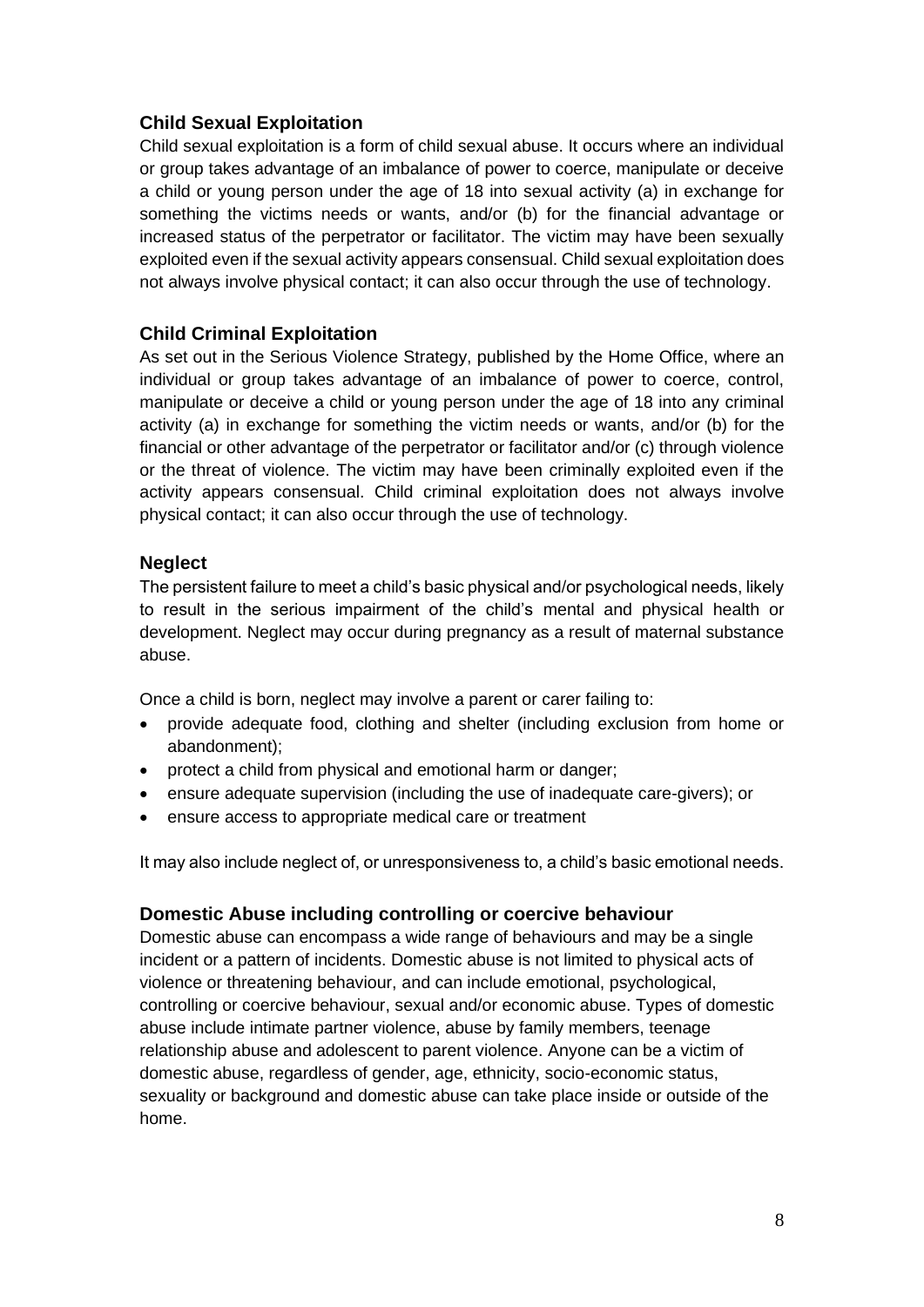Domestic abuse has a significant impact on children and young people. Children may experience domestic abuse directly, as victims in their own right, or indirectly due to the impact the abuse has on others such as the non-abusive parent.

Also known as coercive control, the use of control and coercion in relationships is a form of domestic abuse and, since December 2015, a criminal offence. Controlling and coercive behaviour is outlined in Government guidance issued under section 77 of the Serious Crime Act 2015 as part of the Government's non-statutory definition of domestic violence and abuse.

It is described as:

- Controlling behaviour is: a range of acts designed to make a person subordinate and/or dependent by isolating them from sources of support, exploiting their resources and capacities for personal gain, depriving them of the means needed for independence, resistance and escape and regulating their everyday behaviour; and
- Coercive behaviour is: an act or a pattern of acts of assault, threats, humiliation and intimidation or other abuse that is used to harm, punish, or frighten their victim

Coercive control is a form of abuse that involves multiple behaviours and tactics which reinforce each other and are used to isolate, manipulate and regulate the victim. This pattern of abuse creates high levels of anxiety and fear. This has a significant impact on children and young people, both directly, as victims in their own right, and indirectly due to the impact the abuse has on the non-abusive parent. Children may also be forced to participate in controlling or coercive behaviour towards the parent who is being abused.

#### **What you should do if you suspect abuse**

- 1. You must report concerns as soon as possible to [*designated safeguarding person*] via [*add contact details*] who is nominated by *name of organisation* to act on their behalf in referring concerns or allegations of abuse or neglect to North Lincolnshire Children's Services. In the absence of the designated person, the matter should be brought to the attention of the [*deputy designated safeguarding person*] via [*add phone number*]*.* If it is an emergency, and the designated person(s) cannot be contacted, then North Lincolnshire Children's Services or the police should be contacted on the numbers given below. For further information, see the One Family Approach - [Helping Children and Families](https://www.northlincscmars.co.uk/policies-procedures-and-guidance/) in North [Lincolnshire Document](https://www.northlincscmars.co.uk/policies-procedures-and-guidance/) and Children's MARS [Policy and Procedure](https://www.northlincscmars.co.uk/policies-procedures-and-guidance/) for Assessing [Need and Providing Help.](https://www.northlincscmars.co.uk/policies-procedures-and-guidance/)
- 2. If allegations relate to the designated person, then the deputy designated person, North Lincolnshire Children's Services or the police should be contacted.
- 3. Concerns or allegations should not be discussed with anyone, other than those named above.
- 4. It is the right of any individual to make direct referrals to North Lincolnshire Children's Services or the police if they have concerns or an allegation has been made. However, this policy should be followed where possible.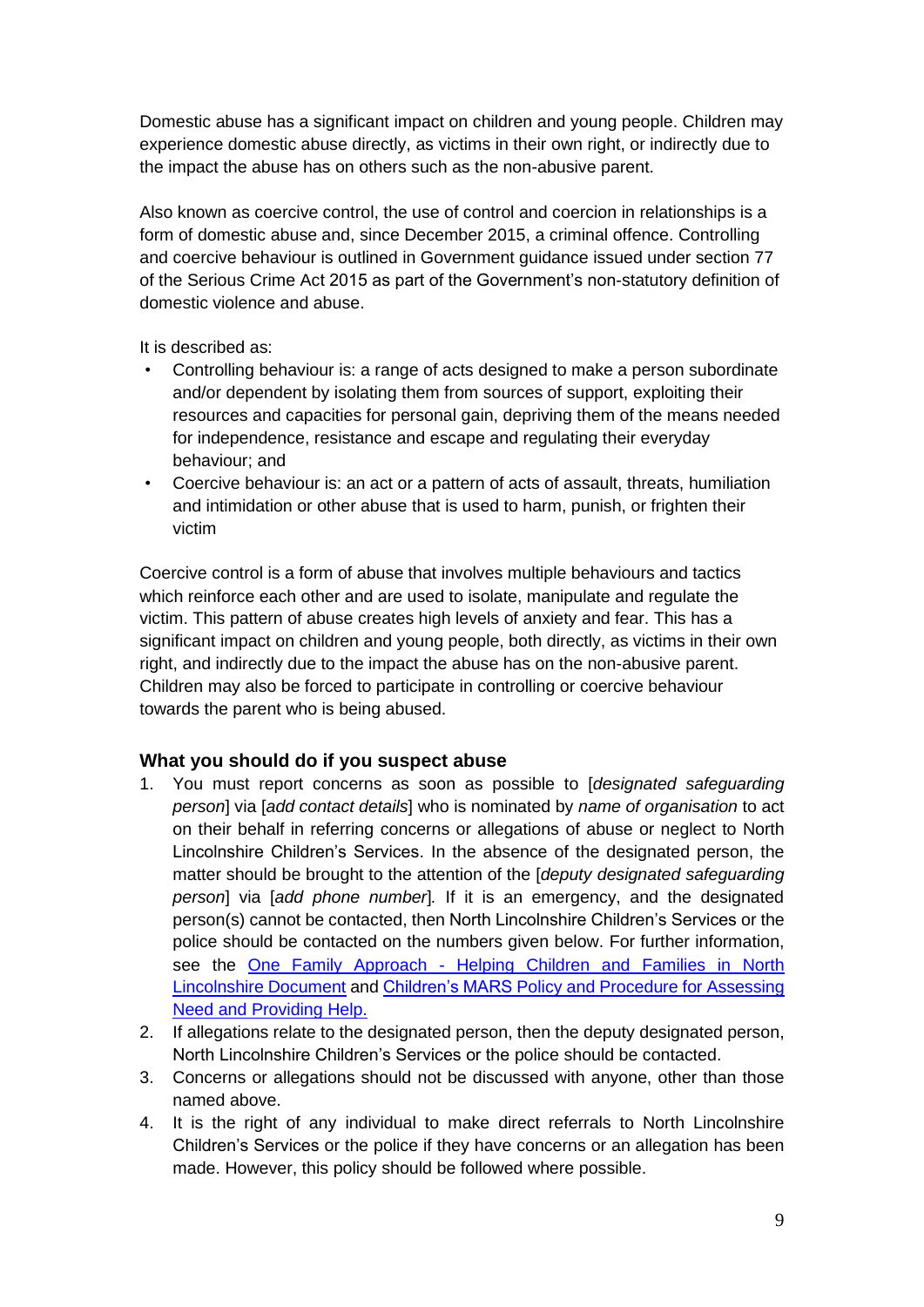5. Allegations against staff or volunteers will be investigated following local procedures. The Local Authority Designated Officer should be contacted and further information can be found at [Children's MARS Procedures for Managing](http://www.northlincscmars.co.uk/policies-procedures-and-guidance/)  [Allegations against people who work with children.](http://www.northlincscmars.co.uk/policies-procedures-and-guidance/)

#### **Recording**

- Write down exactly what the child has said in their own words. Write down the conversation held, where it was held, when and what was happening beforehand. Alternatively write down what you have observed, details of any witnesses, location, and your specific concern if you believe that a child has been abused or neglected. Record dates and times of the events and when the record was made. Keep all notes secure.
- Report your discussion as soon as possible to the designated person or the deputy designated person.
- If an allegation has been made about a staff member or volunteer, write down exactly what you have been told or have witnessed including what is outlined in the 'What should you do if you suspect abuse' above if applicable

#### **Maintenance and security of records**

Organisations must consider and develop clear guidelines for the security of records, retention, storage and destruction of their records where these relate to child welfare concerns or concerns about possible risk posed by employees (whether paid or voluntary).

#### **eSafeguarding and acceptable use policy for electronic equipment**

Include details relevant to any electronic equipment used especially where equipment can be used to access the internet.

#### **Whistleblowing procedures**

Provide details pertaining to your registered body or Voluntary Umbrella body if applicable.

#### **Contact information**

Contact details: [*Your organisation*] [*Your organisation address*] [*Your organisation telephone number*]

Designated safeguarding officer or designated senior lead for your organisation: [*Name of designated safeguarding officer/designated senior lead*] [*Telephone number of designated safeguarding officer/ designated senior lead*]

Deputy designated safeguarding officer or designated senior lead for your organisation:

[*Name of deputy designated safeguarding officer/ deputy designated senior lead*] [*Telephone number of deputy designated safeguarding officer/ deputy designated senior lead*]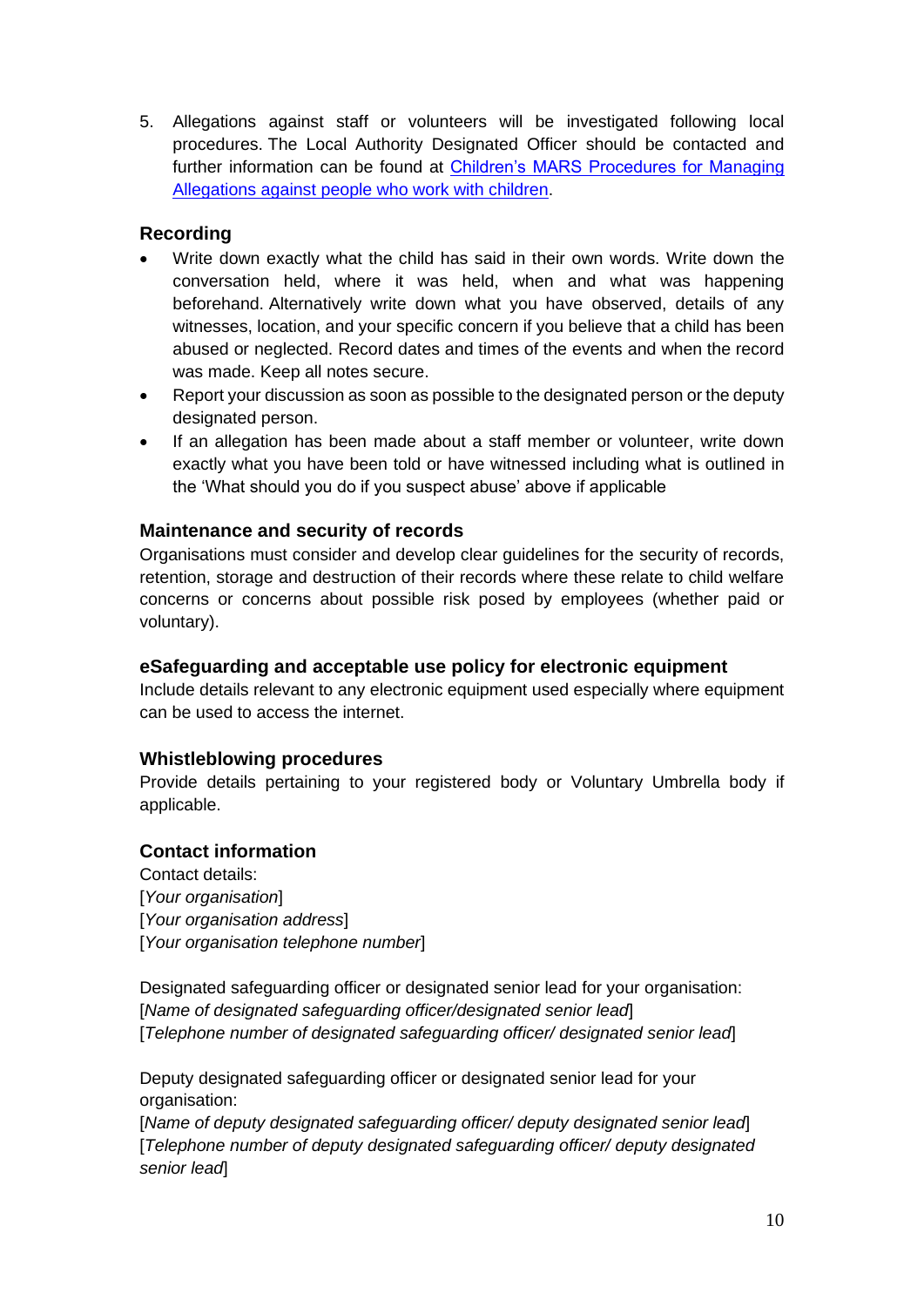Any national or support body for your organisation: [*Add or delete as applicable*]

North Lincolnshire Children Services Single Point of Contact Church Square House 30-40 High Street **Scunthorpe** DN15 6NL 01724 296500 or 01724 296555 (extended hours)

Police non-emergency 101 Police emergency 999

Local Authority Designated Officer (LADO) Independent Reviewing Service 01724 298293

## <span id="page-10-0"></span>**Appendix 2: Resources**

General Resources

- [Guidance on Handling Safeguarding Allegations in a Charity](https://safeguarding.culture.gov.uk/) A safeguarding tool which offers a step-by-step guide to help charities correctly manage their concerns, identify the right people to contact if needed and access helpful resources and advice.
- [Guidance on Safeguarding and Protecting People for Charites and Trustees](https://www.gov.uk/guidance/safeguarding-duties-for-charity-trustees) 2017 The Charity Commission
- [NVCO Knowhow](https://knowhow.ncvo.org.uk/safeguarding) provides Safeguarding Advice and Support for Voluntary organisations. The knowledge bank provides information relating to roles and responsibilities in relation to Safeguarding and provides guidance around how to make your organisation safer
- [Keeping Children Safe Away from Home –](https://www.nspcc.org.uk/keeping-children-safe/away-from-home/sports-clubs-activities/) Sports Clubs and other activities NSPCC
- [Safeguarding Checklist online tool](https://learning.nspcc.org.uk/safeguarding-checklist/?_ga=2.84893785.134035777.1582024756-1871836134.1582024756) This NSPCC includes guidance safer recruitment and safer activities
- [Safeguarding and Child Protection –](https://learning.nspcc.org.uk/safeguarding-child-protection/voluntary-community-groups/) Voluntary and Community Groups **NSPCC**

Faith Communities

- [Safeguarding People in Faith Communities](https://www.scie.org.uk/safeguarding/faith-groups/communities) 2018 Social Care Institute for excellence
- [Safeguarding in Faith Communities](https://learning.nspcc.org.uk/safeguarding-child-protection/for-faith-communities/) NSPCC resources on how to approach safeguarding from within the beliefs, teachings and cultural context of faith communities
- [Safeguarding Guidance for Faith Groups](https://www.safechilduk.info/faith/faithhome.html) Safer Activities for Everyone CIC
- [Practice Guidance: Safeguarding in Religious Communities](https://www.churchofengland.org/sites/default/files/2017-11/safeguarding%20in%20religious%20communities%20practice%20guidance.pdf) The Church of **England**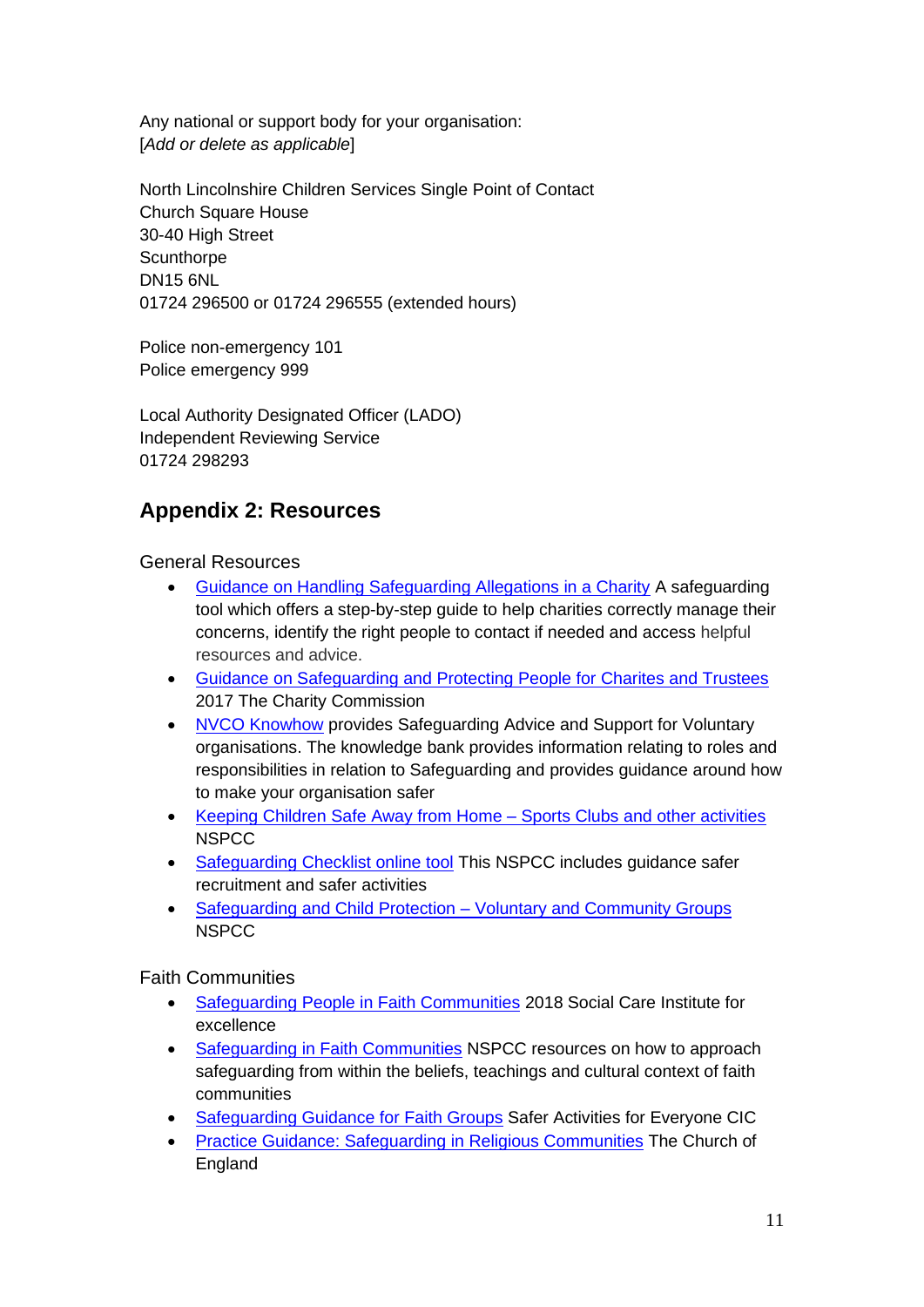• [Guidance for Camps and Residentials](https://thirtyoneeight.org/media/2526/guidance-for-camps-and-residentials.pdf) Thirtyone:Eight

#### Sports Groups and Performing Arts

- [Safeguarding in the Performing Arts](https://learning.nspcc.org.uk/safeguarding-child-protection/for-performing-arts/) 2019 NSPCC
- [National Network for Children in Employment or Entertainment NNCEE](https://www.nncee.org.uk/) Access guidance and information on child performance legislation in the UK and how to support children engaged in public performances
- Child Performance and Activities licensing legislation in England -Departmental [advice for local authorities and individuals working with children in all types of](https://assets.publishing.service.gov.uk/government/uploads/system/uploads/attachment_data/file/401345/Child_performance_and_activities_licensing_legislation_in_England_-_departmental_advice_-_final.pdf)  [professional or amateur performances, paid sport and paid modelling](https://assets.publishing.service.gov.uk/government/uploads/system/uploads/attachment_data/file/401345/Child_performance_and_activities_licensing_legislation_in_England_-_departmental_advice_-_final.pdf) 2015 DfE
- [Royal Academy of Dance](https://media.royalacademyofdance.org/media/2019/12/04155653/RAD-Safeguarding-Policy-and-Procedures-19_20_3_9-19.pdf) policy and procedures on safeguarding children and adults at risk includes information on recognising signs of abuse
- [Child Protection in Sport Unit p](https://thecpsu.org.uk/help-advice/topics/online-safety/)rovides help and advice in relation to safeguarding, athlete welfare and online safety
- [Tackling Child Sexual Exploitation in Sport](https://www.nwgnetwork.org/safeguarding-in-sport/) NWG Network
- [Stop Sexual Harassment and Sexual Abuse in Sport](https://www.olympic.org/sha#what-is-sha) The International Olympic Committee (IOC) has produced resources for identifying the signs of Sexual Abuse and Grooming in Sport and outlines the IOC expectations for sports **organisations**
- [Safeguarding and Protecting Children](https://www.ukcoaching.org/resources/topics/guides/safeguarding-and-protecting-children-%E2%80%93-frequently) UK Coaching provides guidance on identifying the essentials of good coaching practice, with particular consideration to working with children and young people
- [The Football Association](http://www.thefa.com/football-rules-governance/safeguarding) (The FA) provides further information and quidance around safeguarding in the digital world and safeguarding policies and procedures
- [Child Safeguarding Toolkit for Member Associations](https://resources.fifa.com/image/upload/toolkit-fifa-guardians.pdf?cloudid=nz1lyz3ykaioy7gwfmgs) FIFA
- [Sport England](https://www.sportengland.org/how-we-can-help/safeguarding/safeguarding-martial-arts) provides advice for sports and activity providers who are not affiliated to a national governing body
- [Working together for Safer Sport](https://www.safeguardingcode.com/help-and-support) The Safeguarding Code in Martial Arts website provides self-assessment tools, implementation plans and webinars covering range of safeguarding subjects
- [Safeguarding in](https://www.children1st.org.uk/help-for-families/safeguarding-in-sport/safeguarding-in-sport-resources/) Sport Children 1<sup>st</sup> provides a variety of resources for maintaining good practice in sport and ensuring good standards for child wellbeing and protection in sport
- The [Safe to Play Tennis Campaign](https://www.safetoplaytennis.co.uk/) Website has a variety of resources and case studies relating to safeguarding both children and coaching staff
- [Table Tennis England](https://tabletennisengland.co.uk/our-sport/safeguarding/) provides guidelines on using social media and best practice for staff and volunteers working with children and young people
- [An introduction to Safeguarding in the Horseracing industry Workbook](https://www.britishhorseracing.com/wp-content/uploads/2018/12/Safeguarding-in-the-racing-industry.pdf) A free workbook specifically tailored towards an awareness of safeguarding in the horseracing industry
- [Is your club a safe and enjoyable environment?](http://www.englandhockey.co.uk/page.asp?section=1788§ionTitle=Is+Your+Club+A+Safe+%26+Enjoyable+Environment%3Fhttp://www.englandhockey.co.uk/page.asp?section=1788§ionTitle=Is+Your+Club+A+Safe+%26+Enjoyable+Environment%3F) England Hockey
- [England and Wales Cricket Board](https://www.ecb.co.uk/safeguarding/safeguarding-resources) provides safeguarding resources including how to develop and implement safeguarding policies
- The [England Golf](https://www.englandgolf.org/article/be-a-safegolf-club/) website provides templates and advice on writing safeguarding policy and procedures